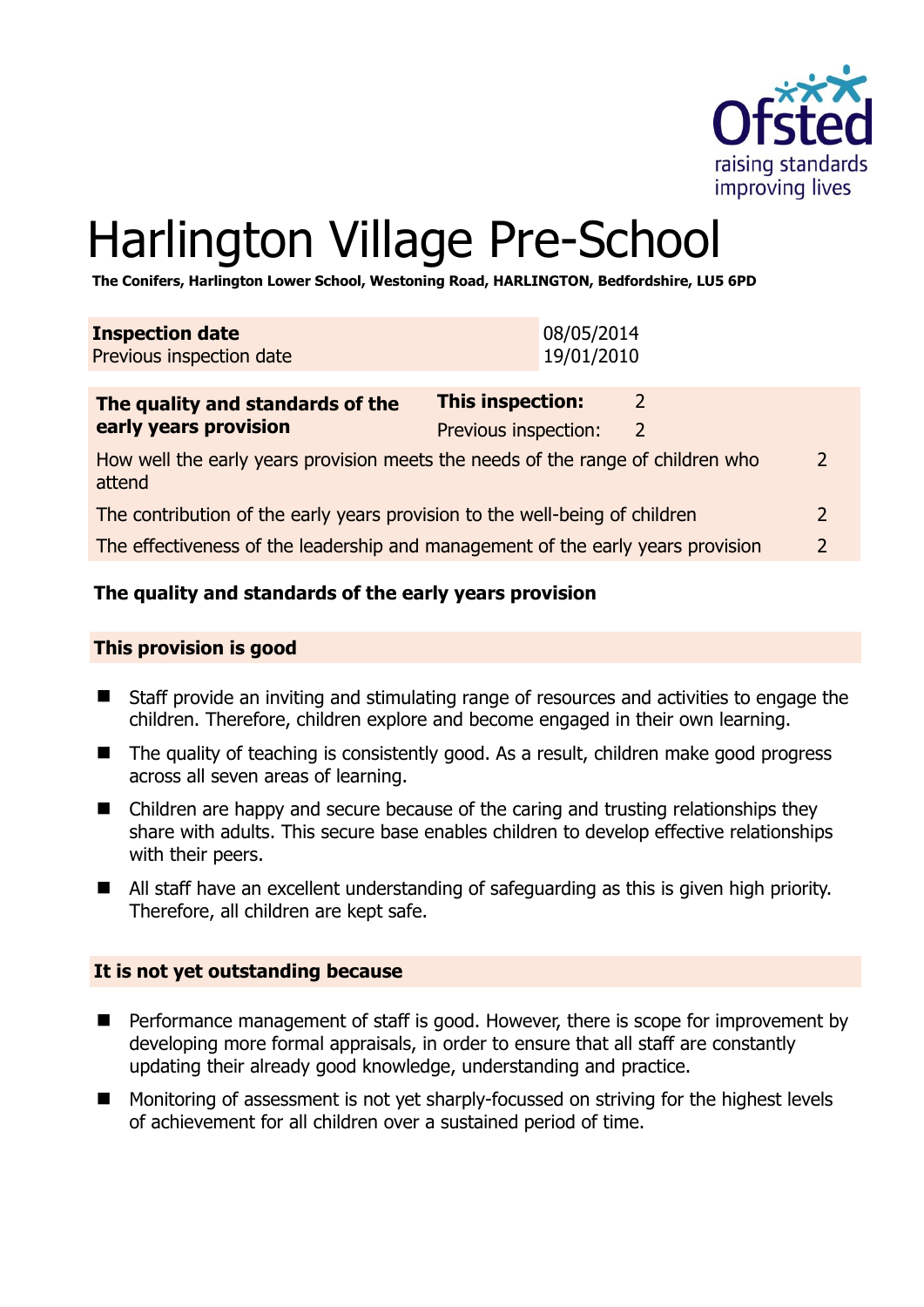# **Information about this inspection**

Inspections of registered early years provision are:

- scheduled at least once in every inspection cycle the current cycle ends on 31 July 2016
- scheduled more frequently where Ofsted identifies a need to do so, for example where provision was previously judged inadequate
- **•** brought forward in the inspection cycle where Ofsted has received information that suggests the provision may not be meeting the legal requirements of the Early Years Foundation Stage or where assessment of the provision identifies a need for early inspection
- **•** prioritised where we have received information that the provision is not meeting the requirements of the Early Years Foundation Stage and which suggests children may not be safe
- scheduled at the completion of an investigation into failure to comply with the requirements of the Early Years Foundation Stage.

# **Inspection activities**

- The inspector observed activities in the main playroom and the outside learning environment.
- The inspector conducted a joint observation with the pre-school leader.
- $\blacksquare$  The inspector held a meeting with the leader of the provision.
- The inspector looked at children's assessment records and planning documents.
- The inspector checked evidence of suitability and qualifications of practitioners working with children and the provider's self-evaluation form.
- The inspector took account of the views of parents and carers spoken to on the day.

#### **Inspector**

Jill Hardaker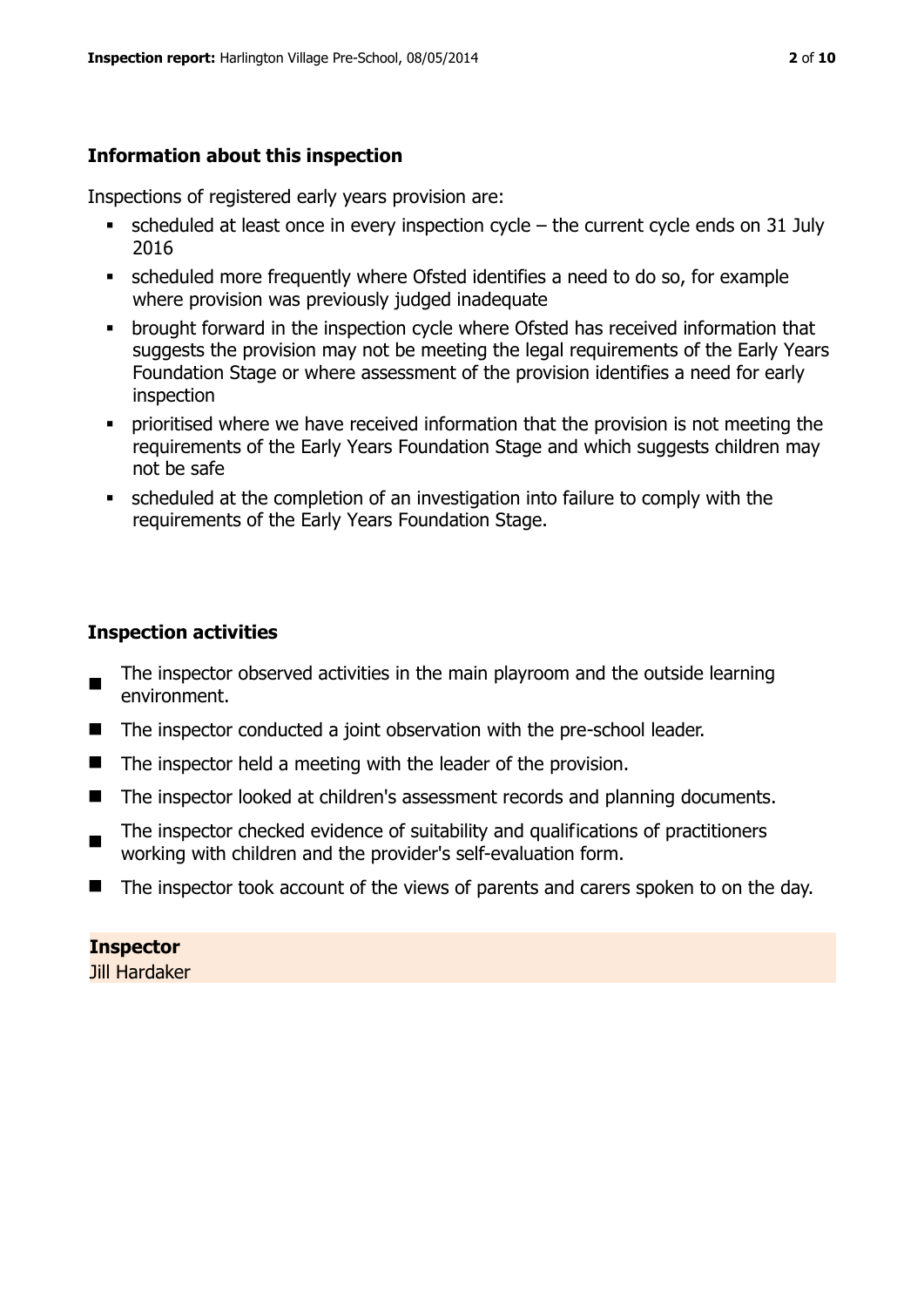#### **Full report**

#### **Information about the setting**

Harlington Village Pre-school was established over 20 years ago and registered in 2004 on the Early Years Register. It operates from a self-contained building within the grounds of Harlington Lower School, Bedfordshire. The pre-school is run by a committee of parents. The pre-school serves the local area and is accessible to all children. There is an enclosed area available for outdoor play and a shaded area shared with the reception class of the school. The pre-school employs eight members of childcare staff. Of these, two hold appropriate early years qualifications at level 1, one at level 2, four at level 3 and one holds Qualified Teacher Status. The pre-school opens Monday to Friday, during term times. Sessions are from 8.45am until 11.45am and from 12.30pm until 3.30pm. Children attend for a variety of sessions. There are currently 42 children attending who are in the early years age group. The pre-school provides funded early education for two-, threeand four-year-old children.

#### **What the setting needs to do to improve further**

#### **To further improve the quality of the early years provision the provider should:**

- extend the current monitoring of the staffs' already good assessments of children's learning in order to ensure they are consistently updated and precise and are sharply-focussed on striving for the highest levels of achievement for all children over a sustained period of time
- strengthen the established programme of professional development further to enable staff to constantly improve their already good knowledge and practice.

#### **Inspection judgements**

#### **How well the early years provision meets the needs of the range of children who attend**

Children can freely access the pre-school's wide variety of toys and resources that cover all areas of learning. The environment is carefully planned and inviting. Therefore, children quickly settle and become engrossed in their play. Staff have good knowledge of the children and make timely interactions in order to extend children's learning through effective open questioning. Consequently, children make good progress and hold effective conversations with staff and with each other. Children are confident to express their thoughts and opinions. For example, at circle time a member of staff shows the children plants that they are going to plant out that day. She explains that this did not happen because it was raining. A child responded 'but plants like rain'. As a result, the staff member begins to talk about what plants need to grow and this extends further the children's knowledge of the world.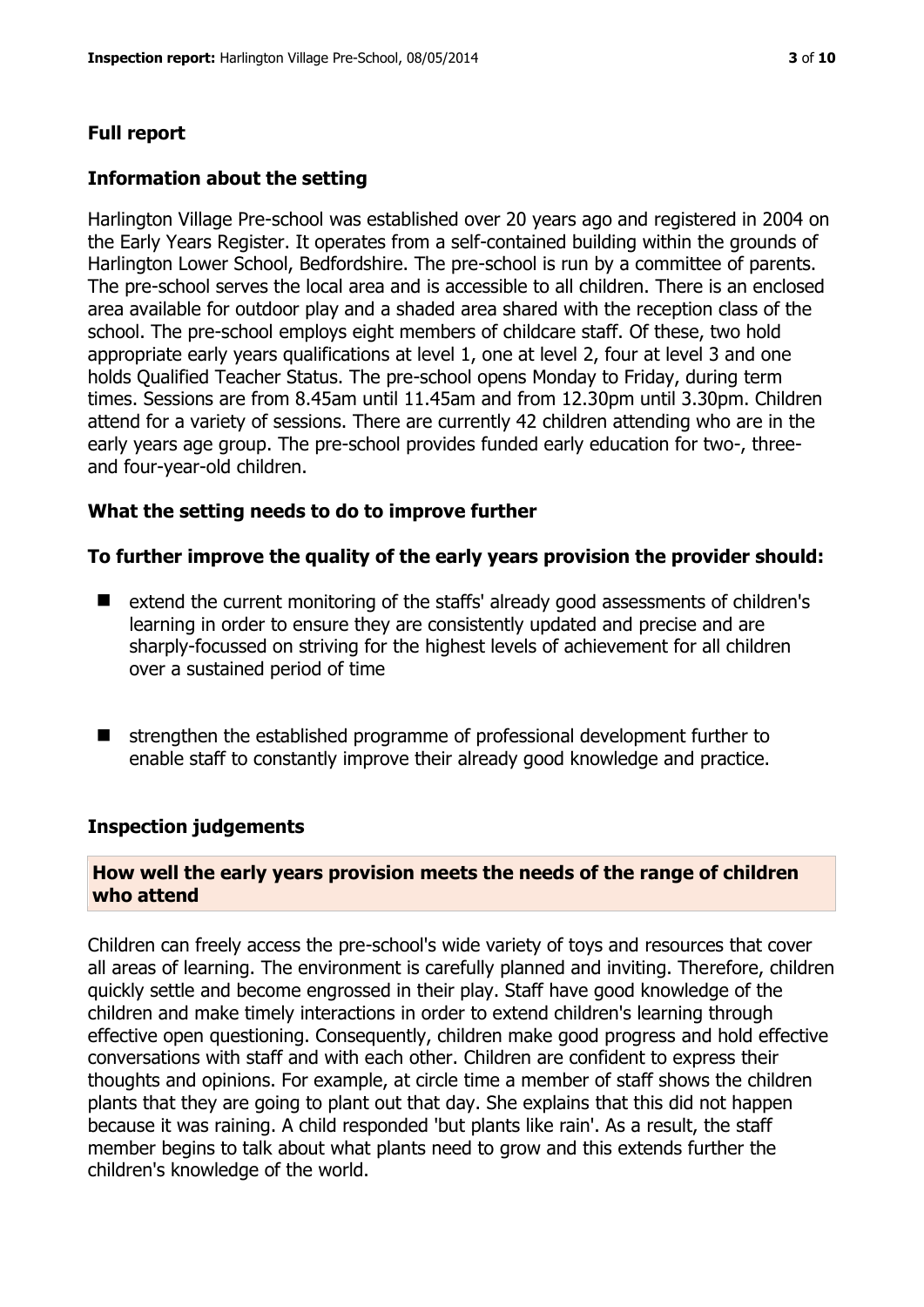Staff extend children's development in mathematics by using daily routines to count and point out numbers. For example, boots are numbered and the children are encouraged to find two boots with the same number before going outside. This makes mathematics fun and encourages the children to recognise numbers in other areas of the environment and use number in their conversations.

In recent weeks, activities and resources based around science have been introduced. The children show an inquisitive interest in the changes happening to stick insects. They readily point out and talk about the changes they observe. This enables them to develop an understanding of changes happening in nature. Members of staff build on the theme of growing by showing the children tomato plants. They talk about the changes they will see from the plant, flower and tomato. The children become excited as they think about eating the tomatoes for snack. Consequently, they develop an interest in healthy food.

Mark making is given high priority both inside and outdoors. A wide range of resources are available and children are encouraged to write their names so helping them be ready for their next stage in learning. An interesting office with telephones and keyboards enables writing for a purpose to happen. Consequently, children spend considerable time making telephone calls and writing notes. Staff members extend mark making further by providing a variety of buckets and brushes outdoors. The children enjoy collecting rain water and use large movements to make marks. Therefore, extending their physical development.

Observations and assessments of individual children are carried out regularly. This ensures children make good progress. Starting points are clearly identified. Staff members have a good understanding of their key children's development and next steps. School readiness is given high priority and effective links are in place with the village school. The teachers from the school visit the pre-school during the summer term and lead activities and stories. This enables the children to begin to develop a relationship with their teacher therefore making the transition to school a positive one.

Parents are well informed of their child's development through the good knowledge the staff members have of the children being shared with them. The pre-school operates an open door policy which enables parents to have access to their child's development book. Many parents volunteer to help out in the pre-school on a regular basis. This encourages an effective partnership with parents and home learning is encouraged. Consequently, children's learning is extended beyond what they learn at pre-school.

#### **The contribution of the early years provision to the well-being of children**

Children feel secure in the calm, caring, enabling environment because of the trusting relationships they share with staff. All staff have high expectations of behaviour and are consistent in their approach. Therefore, children's behaviour is excellent and they have developed skills to cooperate and sort out disagreements with their peers. Children's efforts are valued and praised. For example, a mark made by a child on their picture to represent their name, results in a 'well done' comment from a member of staff. This enriches the child's confidence and self-esteem.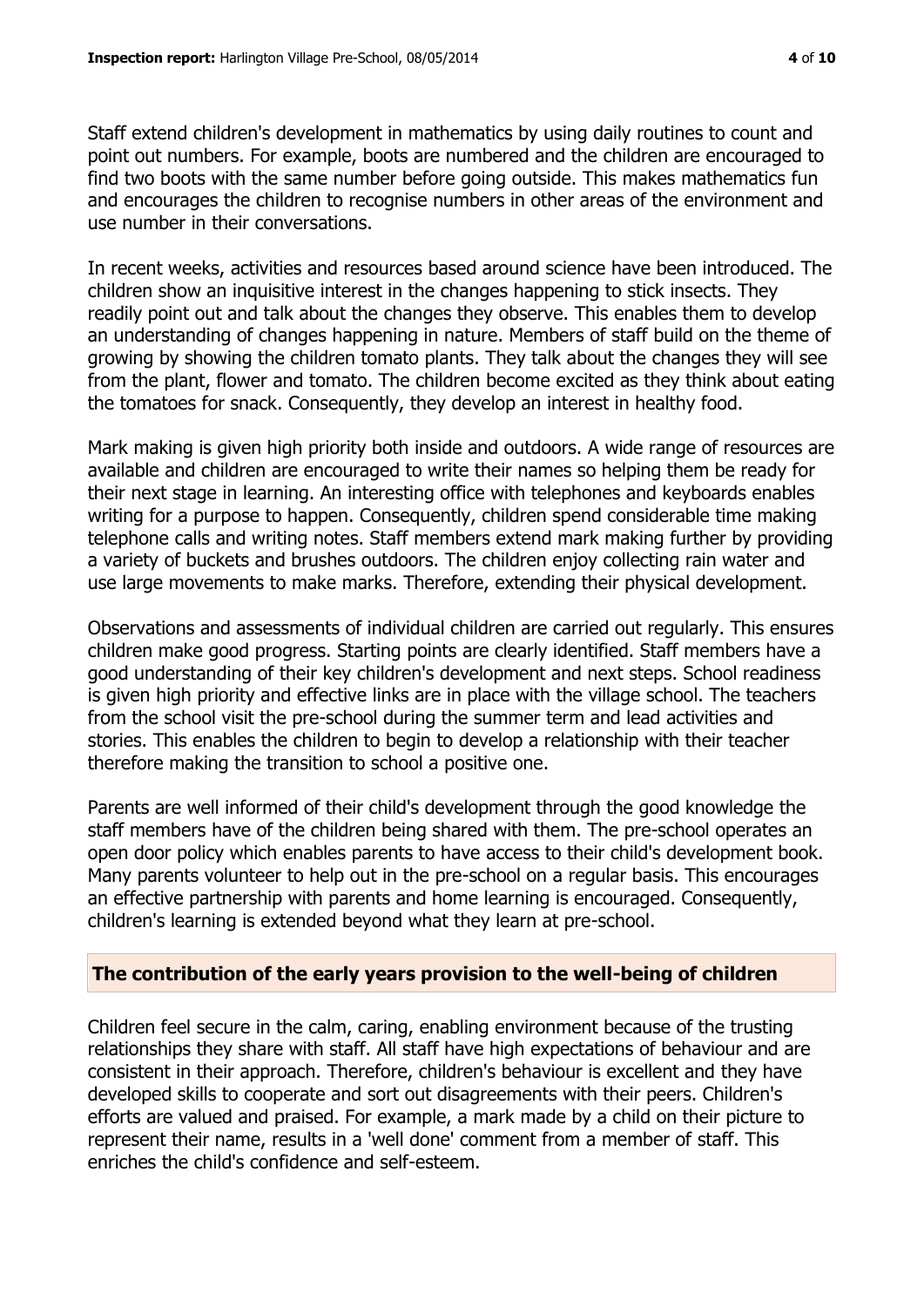On most days children access the garden freely. They are encouraged to find their coats and boots. A member of staff discusses the need for warm coats with hoods up and boots on as it is raining. This protects children's health and well-being and promotes independence. This is extended further as children access the toilet and effectively wash their hands. Snack times are used to develop skills, such as pouring drinks, counting cups and learning about healthy foods. Staff members use this time to encourage social conversations. For example, discussing children's favourite foods. This promotes children's excellent communication and language skills. Children show they are learning to keep themselves safe by correctly using resources, such as scissors and explaining rules to their peers.

Staff are deployed well in the pre-school. They observe effectively and because of their good knowledge of the children their interactions are timely and with purpose. For example, a child becoming frustrated with fixing construction toys together is supported by staff. This enables the child to continue in his play and become pleased with the end result. Therefore, enriching his self-confidence and achievement. All staff are excellent role models by being enthusiastic, showing respect for each other and giving frequent praise.

Parents speak very highly of the provision. They are aware of their child's key person and feel supported by the pre-school staff. The staff have recently developed a summative assessment sheet to be used in the children's last term at the pre-school. This is shared with the parents and they are encouraged to share it with the school. Therefore, the school have a good understanding of children's starting points.

# **The effectiveness of the leadership and management of the early years provision**

The leader and committee understand their roles and responsibilities to meet the safeguarding and welfare requirements. A thorough recruitment and induction process is in place with all necessary checks being made. All staff demonstrate a clear understanding of safeguarding procedures which are reflected in the policy. All staff are aware of and understand their responsibility to report any concerns they have about a child. Most of the staff have a current paediatric first aid qualification. Therefore, children are safeguarded well and are secure in the pre-school.

Professional development of staff is given high priority with many of them undertaking or just finished further qualifications. Continuous professional development records show a high attendance at recent relevant training courses. The impact of this is evident in the pre-school as staff evaluate their practice. Consequently, practice is improved and children's development is enhanced. Performance management of staff is based on a 360 degree questionnaire. Staff members, parents and peers are asked to contribute to this by stating strengths and areas of development. This enabled one staff member to develop her skills in speaking to parents. Therefore, developing a more effective partnership with them. However, there is scope to strengthen this further by introducing more formal appraisals in order that all staff constantly improve their already good knowledge and practice. The pre-school staff are reflective of their practice. Staff meetings are held regularly and used to update the self-evaluation form and reflect on staff practice.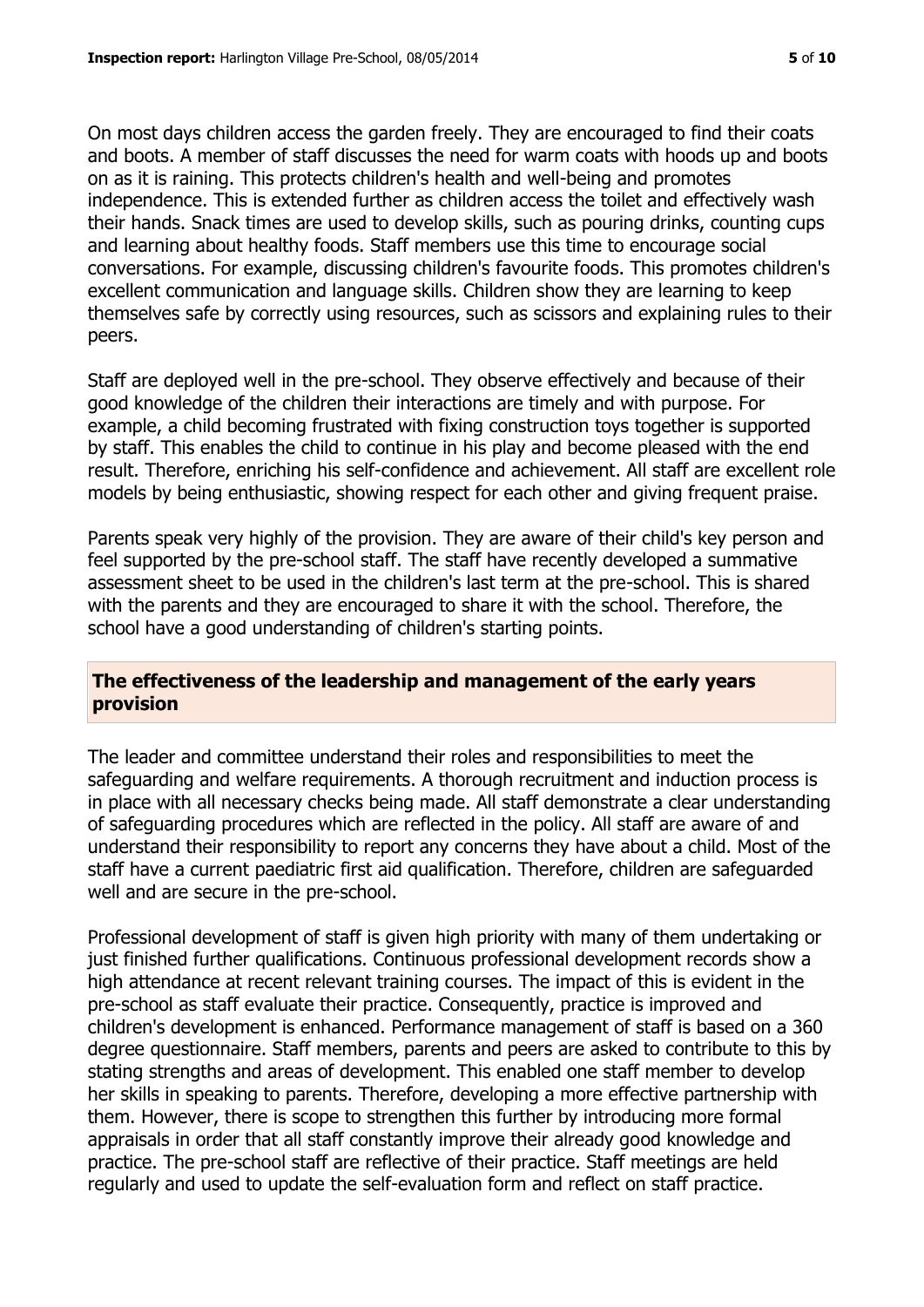Consequently, ongoing development is planned and the provision is strengthened further.

The systems used to track children's progress are well established. All staff are able to identify and discuss gaps in children's learning. Any gaps are effectively addressed. Consequently, children consistently move on to the next steps in their development. However, there is scope to strengthen the closer monitoring of children's assessments in order to ensure they are consistently updated and precise and are even more sharplyfocussed on striving for the highest levels of achievements for all children over a sustained period of time.

The pre-school committee is active in supporting the leader and the staff members. The chair of the committee visits the pre-school most days. Therefore, all staff feel supported and valued in their work. Parents readily volunteer to be part of the committee and some stay on for many years. This reinforces the strong partnership with parents and ensures parents have a voice in decisions made. The pre-school has strong links with the village school. Teachers visit during the summer term and children have access to the school play area. Consequently, children are familiar with the school and talk excitedly about moving to 'big school'.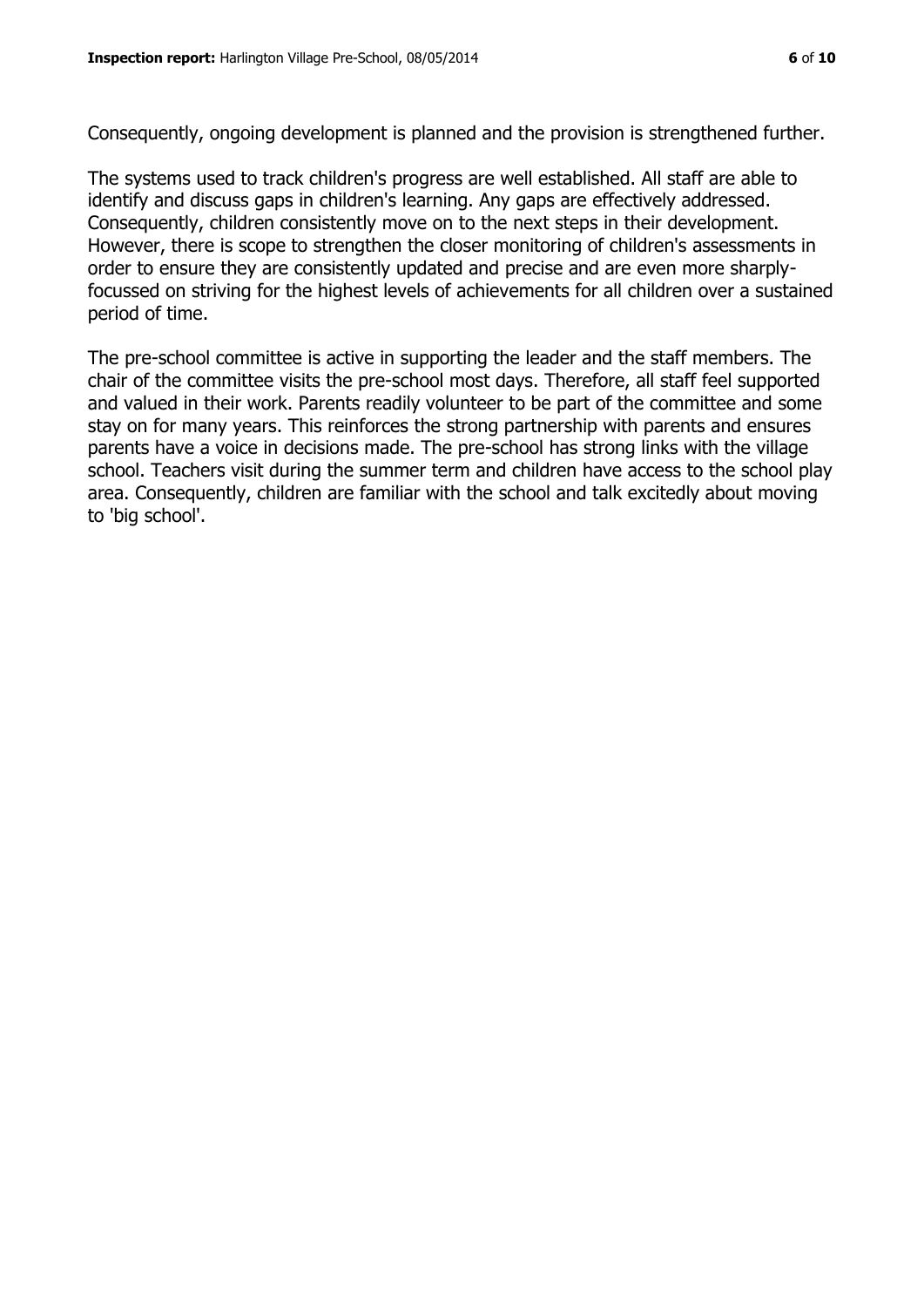# **What inspection judgements mean**

# **Registered early years provision**

| <b>Grade</b> | <b>Judgement</b>        | <b>Description</b>                                                                                                                                                                                                                                                                                                                                                                                |
|--------------|-------------------------|---------------------------------------------------------------------------------------------------------------------------------------------------------------------------------------------------------------------------------------------------------------------------------------------------------------------------------------------------------------------------------------------------|
| Grade 1      | Outstanding             | Outstanding provision is highly effective in meeting the needs<br>of all children exceptionally well. This ensures that children are<br>very well prepared for the next stage of their learning.                                                                                                                                                                                                  |
| Grade 2      | Good                    | Good provision is effective in delivering provision that meets<br>the needs of all children well. This ensures children are ready<br>for the next stage of their learning.                                                                                                                                                                                                                        |
| Grade 3      | Requires<br>improvement | The provision is not giving children a good standard of early<br>years education and/or there are minor breaches of the<br>safeguarding and welfare requirements of the Early Years<br>Foundation Stage. It will be monitored and inspected within<br>twelve months of the date of this inspection.                                                                                               |
| Grade 4      | Inadequate              | Provision that is inadequate requires significant improvement<br>and/or enforcement action. The provision is failing to give<br>children an acceptable standard of early years education and/or<br>is not meeting the safeguarding and welfare requirements of<br>the Early Years Foundation Stage. It will be monitored and<br>inspected again within six months of the date of this inspection. |
| Met          |                         | The provision has no children on roll. The inspection judgement<br>is that the provider continues to meet the requirements for<br>registration.                                                                                                                                                                                                                                                   |
| Not met      |                         | The provision has no children on roll. The inspection judgement<br>is that the provider does not meet the requirements for<br>registration.                                                                                                                                                                                                                                                       |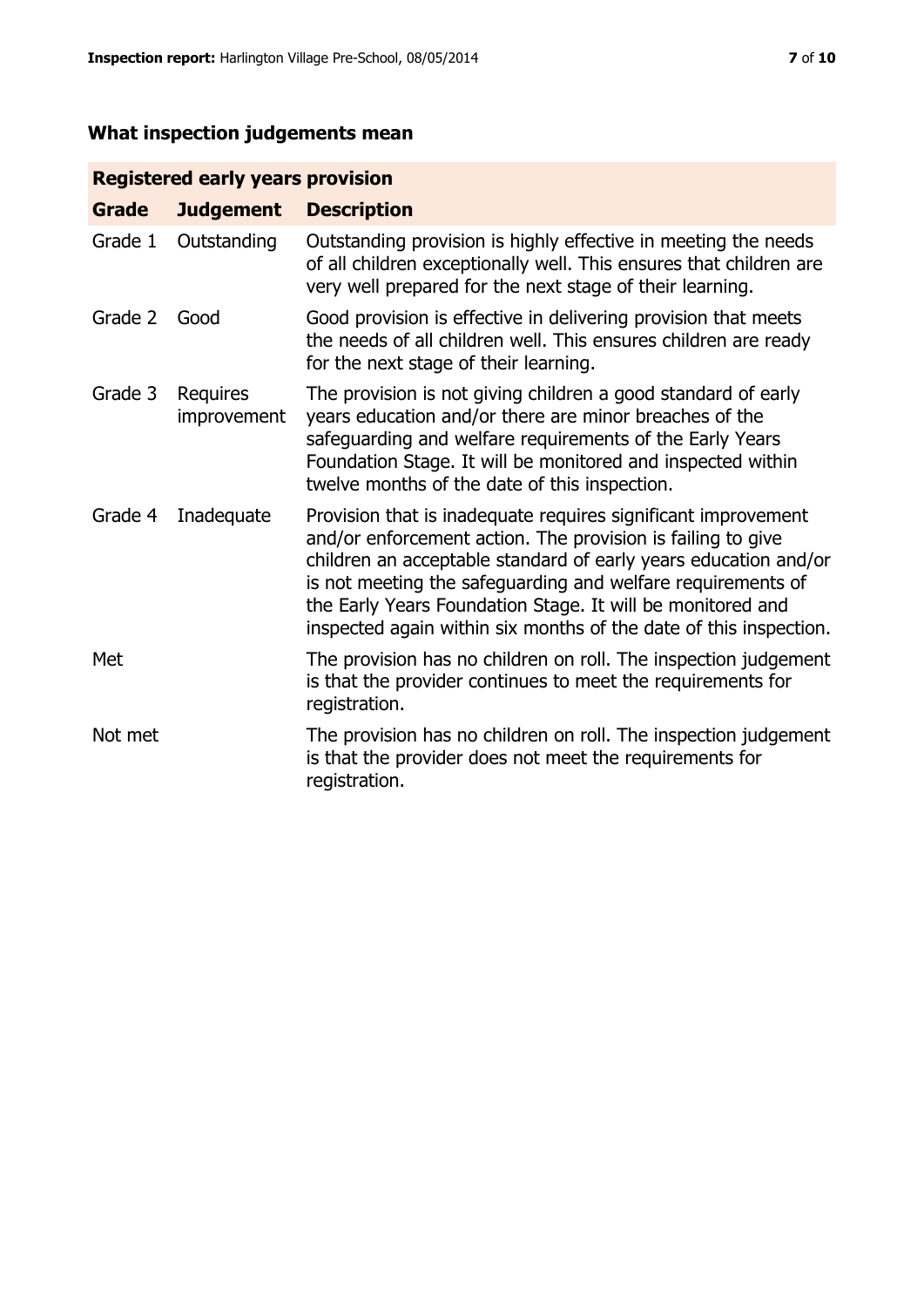#### **Inspection**

This inspection was carried out by Ofsted under sections 49 and 50 of the Childcare Act 2006 on the quality and standards of provision that is registered on the Early Years Register. The registered person must ensure that this provision complies with the statutory framework for children's learning, development and care, known as the Early Years Foundation Stage.

# **Setting details**

| Unique reference number            | EY280224                                |  |
|------------------------------------|-----------------------------------------|--|
| <b>Local authority</b>             | Central Bedfordshire                    |  |
| <b>Inspection number</b>           | 861037                                  |  |
| <b>Type of provision</b>           |                                         |  |
| <b>Registration category</b>       | Childcare - Non-Domestic                |  |
| <b>Age range of children</b>       | $0 - 5$                                 |  |
| <b>Total number of places</b>      | 26                                      |  |
| Number of children on roll         | 42                                      |  |
| <b>Name of provider</b>            | Harlington Village Pre-School Committee |  |
| <b>Date of previous inspection</b> | 19/01/2010                              |  |
| <b>Telephone number</b>            | 07963 534038                            |  |

Any complaints about the inspection or the report should be made following the procedures set out in the guidance *'Complaints procedure: raising concerns and making complaints* about Ofsted', which is available from Ofsted's website: www.ofsted.gov.uk. If you would like Ofsted to send you a copy of the guidance, please telephone 0300 123 4234, or email enquiries@ofsted.gov.uk.

# **Type of provision**

For the purposes of this inspection the following definitions apply:

Full-time provision is that which operates for more than three hours. These are usually known as nurseries, nursery schools and pre-schools and must deliver the Early Years Foundation Stage. They are registered on the Early Years Register and pay the higher fee for registration.

Sessional provision operates for more than two hours but does not exceed three hours in any one day. These are usually known as pre-schools, kindergartens or nursery schools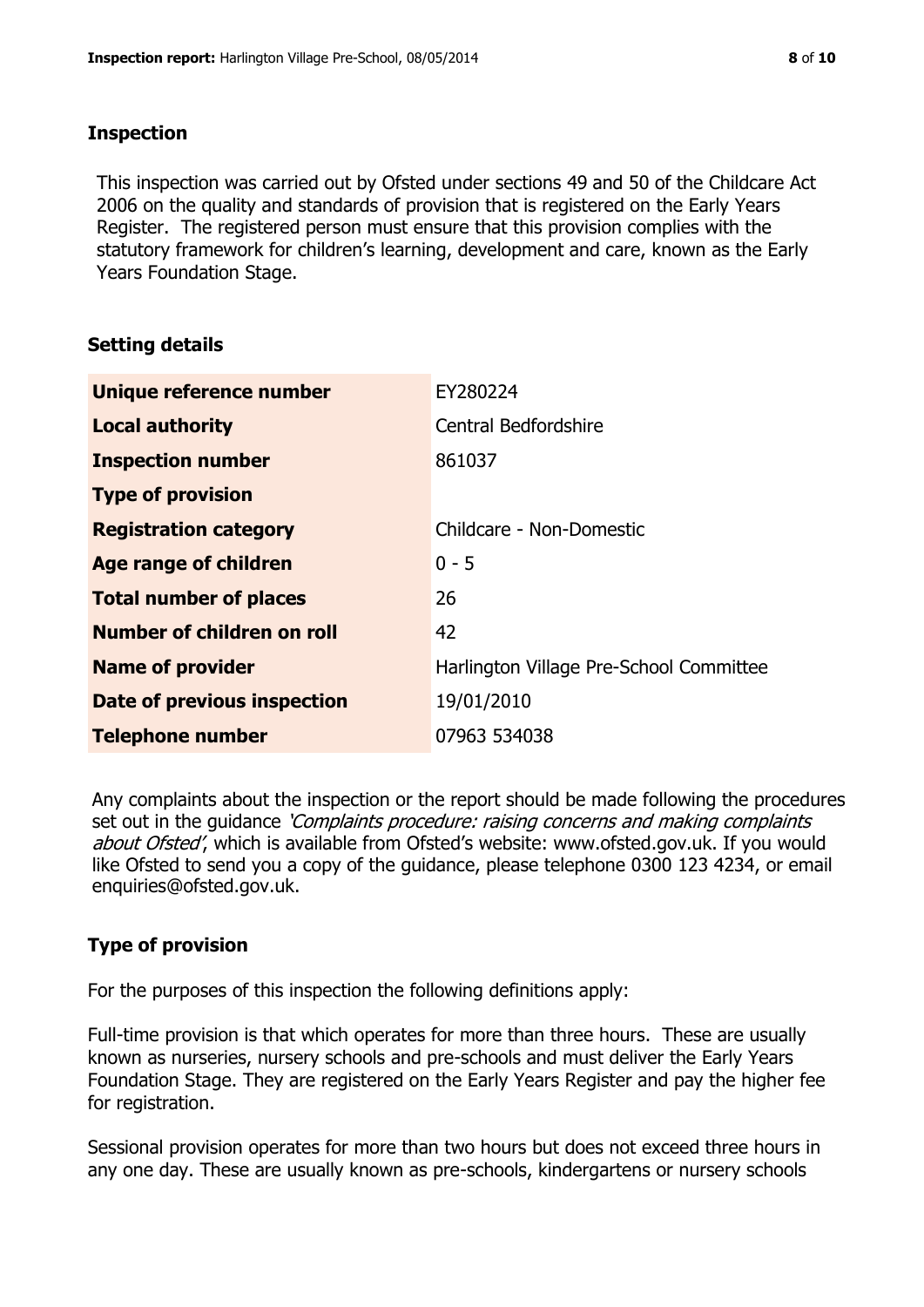and must deliver the Early Years Foundation Stage. They are registered on the Early Years Register and pay the lower fee for registration.

Childminders care for one or more children where individual children attend for a period of more than two hours in any one day. They operate from domestic premises, which are usually the childminder's own home. They are registered on the Early Years Register and must deliver the Early Years Foundation Stage.

Out of school provision may be sessional or full-time provision and is delivered before or after school and/or in the summer holidays. They are registered on the Early Years Register and must deliver the Early Years Foundation Stage. Where children receive their Early Years Foundation Stage in school these providers do not have to deliver the learning and development requirements in full but should complement the experiences children receive in school.